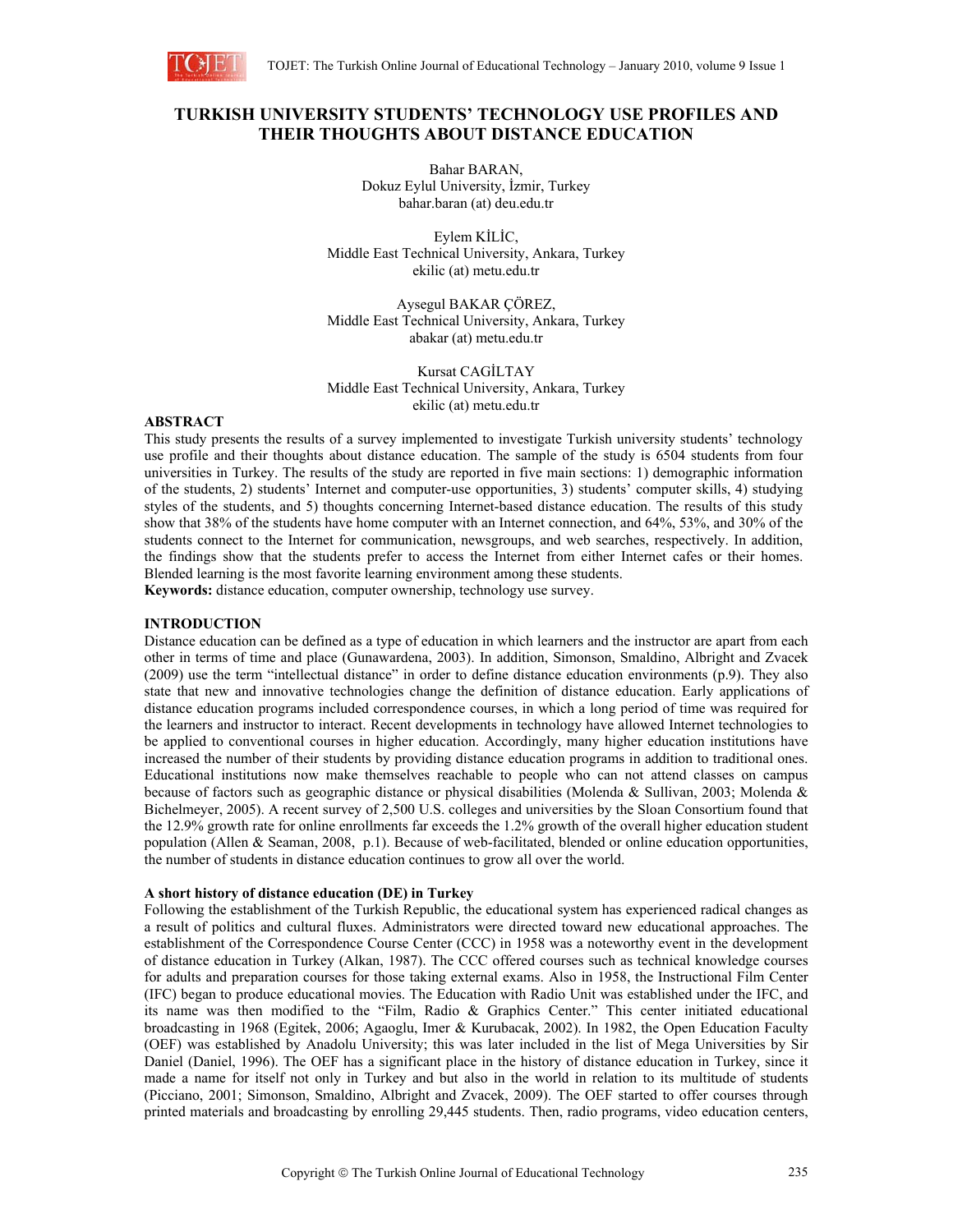

computer centers, CD-ROMs, other technological developments, and the Internet have also been used to transmit courses offered by the OEF (Demiray, 2002; 2005). Today, the OEF continues to provide higher education for more than 600,000 students.

According to Asgun et al. (2007) the most effective way to become an information society is to benefit from distance education. Distance education is often used for lifelong learning. It provides a solution for the limitations of geographical conditions, and it is the most effective way to obtain more qualified labor. The importance of a qualified workforce in the country was emphasized by the Vision 2023 report of the Turkish Scientific and Technical Research Council (Tubitak, 2004). The report proposed a reconstruction of the Turkish Higher Education system to bring it up to date with the advances of the information era. According to this report, the aim of the new educational system should be "to develop individual creativeness, to create new learning opportunities to improve individuals' skills at the highest level by taking into consideration their individual differences, to provide flexible time and space to learners for learning and to focus on an educational approach which emphasizes learning and human values" (Tubitak, 2004, p.11). Since there is currently a high demand for university educated professionals in Turkey, it is obvious that educators will desire new methods to educate greater numbers of university students. Integrating technological innovations into conventional education effectively is one of the most promising ways to create new opportunities for the youth population.

There are learners at the core of learning therefore they are one of the most important components of educational systems. Therefore, learners' characteristics, their thoughts and existing opportunities in a learning environment have a great value to researchers. In addition, before any radical changes are made to the existing educational system completely, the present conditions should be examined in order to prevent possible failures. For these reasons, it is important that a detailed analysis should be conducted for both target learners and the current educational environment before educators attempt to create a distance education program.

In this study, the target group was comprised of students from four Turkish universities in different parts of the country. The aim of the study was to investigate Turkish students' Internet and computer-use opportunities, their level of computer use, their studying styles, and their preference for learning environments. In general, the purpose of the study was to define Turkish students' profiles and thoughts related to web-based education. The results will provide valuable information to interested developers of new distance education programs in Turkey.

# **METHODOLOGY**

Knupfer and Mclellan (1996) emphasized the importance of descriptive research methodology in educational researches. This type of research is essential to understand the points of view of large populations. In this study, descriptive research methodology was used to reveal Turkish university students' profiles and their thoughts of web-based education.

### **The context**

The data were collected in the needs analysis stage of the "e-campus project" managed by Middle East Technical University. The e-campus project was designed to create a heightened student capacity for higher education through the use of information and communication technologies. The project aims to support both lifelong learning opportunities and undergraduate education via the Internet (Yalabık, 2004).

### **Data collection and data analysis**

The data collection instrument was a survey including multiple choice and likert type items. The survey was developed and distributed by Informatics Institute of Middle East Technical University. The survey had three main parts, including thirty-five questions in total. In the first part, the questions were designed to acquire demographical information about the students. The second part included questions about perceived computer literacy levels. The third part was about preferences of the students for learning environments.

### **Sampling**

The data were collected from four universities in Turkey: 1) Kocaeli University, 2) Mersin University, 3) Zonguldak Karaelmas University, and 4) Middle East Technical University. For each university, the number of students in the population and in the sample is shown in Table 1 (The Council of Higher Education, 2004). The number of returned surveys was 6,504 from the total of 107,403 students in the overall student population. Specifically, the percentages of returned surveys were 70.9% from Kocaeli University, 15.8% from Middle East Technical University, 8.1% from Mersin University, and 5.2% from Zonguldak Karaelmas University.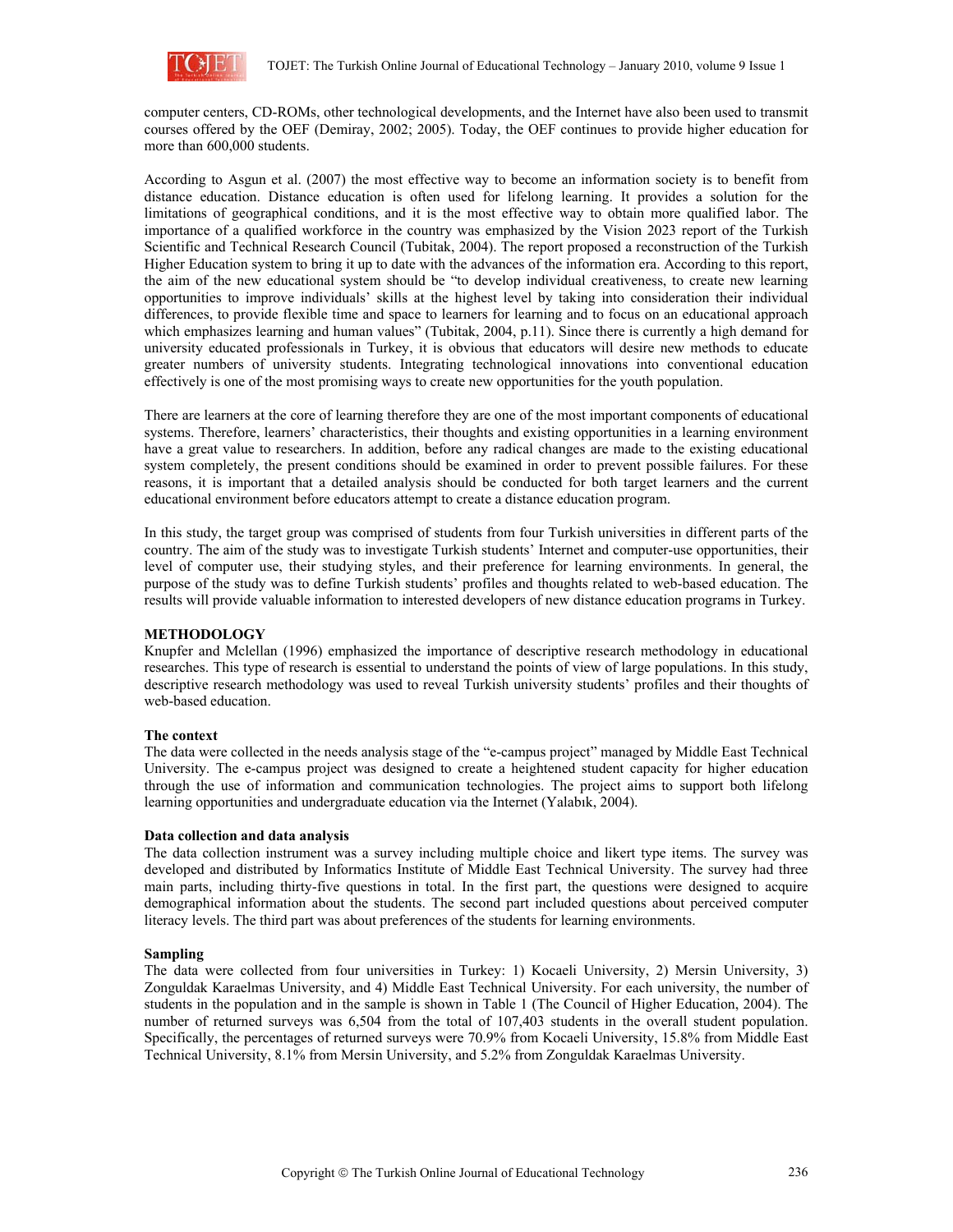

| The Name of the Universities     |         | <b>Number of Students in Population</b> | <b>Number of Students in Sample</b> |      |
|----------------------------------|---------|-----------------------------------------|-------------------------------------|------|
|                                  |         | $\%$                                    |                                     |      |
| Kocaeli University               | 46717   | 43.5                                    | 4609                                | 70.9 |
| Mersin University                | 21893   | 20.4                                    | 529                                 | 8.1  |
| Zonguldak Karaelmas University   | 20708   | 19.3                                    | 341                                 | 5.2  |
| Middle East Technical University | 18085   | 16.8                                    | 1025                                | 15.8 |
| Total                            | 107.403 | 100                                     | 6504                                | 100  |

Table 1 *Distribution of students according to the universities*

# **RESULTS AND DISCUSSION**

The results of the study are reported below in five main sections: 1) Demographic information of the students, 2) Students' Internet and computer-use opportunities, 3) Students' computer skills, 4) Studying styles of students, and 5) Thoughts concerning web-based distance education.

## **Demographic information of the students (Faculties, Gender, and Age)**

The first question was about the faculties that the students belong to. The findings showed that 52% of the students belonged to the Faculty of Engineering and Architecture, 15% to the Faculty of Arts and Sciences, 12% to the Faculty of Education, 13% to the Faculty of Medicine, and 8% to the Faculty of Economics and Administration (Table 2).

| Table 2. Distribution of students according to the faculties |                           |      |  |  |  |  |
|--------------------------------------------------------------|---------------------------|------|--|--|--|--|
|                                                              | <b>Number of Students</b> |      |  |  |  |  |
| The Name of the Faculty                                      |                           | $\%$ |  |  |  |  |
| Faculty of Engineering and Architecture                      | 3174                      | 52   |  |  |  |  |
| Faculty of Arts and Sciences                                 | 929                       | 15   |  |  |  |  |
| Faculty of Education                                         | 750                       | 12   |  |  |  |  |
| Faculty of Medicine                                          | 804                       | 13   |  |  |  |  |
| Faculty of Economics and Administration                      | 493                       | 8    |  |  |  |  |
| Total                                                        | 6150                      | 100  |  |  |  |  |

Regarding gender, 34% of the sample were females and 66% were males. The responses indicated that 70% of the students were 21 years old and above, 16% were 20 years old, 10% were 19 years old, and 4% were 18 years old and below.

# **Students' Internet and computer-use opportunities**

Six questions were asked to draw a complete picture of students' Internet and computer-use opportunities. First, the participants were asked whether they have a home computer with an Internet connection or not. According to the responses, only 38% of the students had a home computer with an Internet connection. This finding indicated that the number of students who have home computers with Internet connections is low in Turkey. However, according to the Turkish Statistical Institute (TurkStat, 2005), only 11.62% of households nationwide have a home computer. Of these, only 5.86% of households have an Internet connection. Today, 30% of households have an Internet connection (TurkStat, 2009). Although there is a serious increase of households' Internet access rate in Turkey from 2005 to 2009, Internet access in Turkey placed at the end of the list among 32 OECD countries (OECD, 2009). In addition, compared the students of this study with the general population, it is clear that the percentage of students (or students' families) in Turkey who have Internet access at home is higher than the national average. Therefore, it might be said that Turkish university students' computer and the Internet ownership have increased dramatically.

Second, the students were asked to evaluate their opportunities in terms of access to information and communication technologies (Internet connected computers) provided by their universities. The results showed that 28% of the students rated their university's computer facilities as poor, 26% very poor, 23% moderate, 17% good, and 6% very good. This indicates that most of the students were not satisfied with the computer facilities available to them at their universities. Further, 23% of the students rated the Internet services on their campus as very poor, 26% poor, 23% moderate, 18% good, and 8% very good (Table 3). As with their ratings of technological access opportunities, a large percentage of the students were not satisfied with the Internet opportunities available to them at their universities. The results are parallel with the findings of other studies. For example, Karahan and Izci (2001) showed that 77% of a small group of Turkish University students rated campus Internet opportunities as insufficient, whereas only 4% found these facilities sufficient. Atav, Akkoyunlu and Saglam (2006) revealed that 0.8% of the teacher candidates connected to the Internet from their universities. These results show that students are dissatisfied with the infrastructure of the universities. Therefore, we can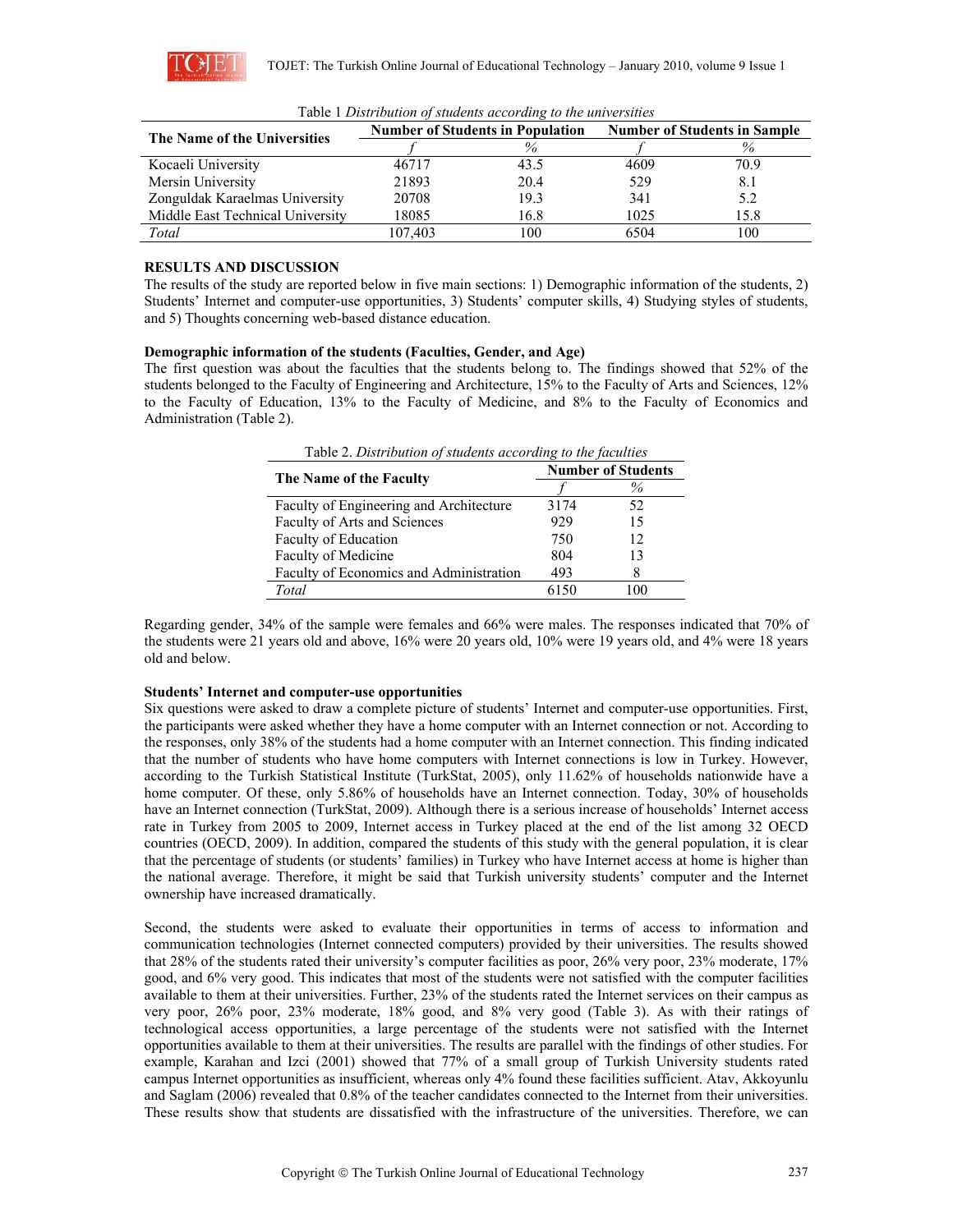

conclude that more ICT related opportunities are still needed to serve students in Turkish universities. This is very valuable for distance education projects. If students cannot access e-materials, they cannot follow their courses.

| <b>Scale</b> | <b>Computer Opportunities</b> |     |      | <b>Internet Opportunities</b> |  |  |
|--------------|-------------------------------|-----|------|-------------------------------|--|--|
|              |                               | %   |      | $\%$                          |  |  |
| Very Good    | 394                           | h   | 529  |                               |  |  |
| Good         | 1099                          | 17  | 1189 | 19                            |  |  |
| Moderate     | 1512                          | 23  | 1513 | 24                            |  |  |
| Poor         | 1777                          | 28  | 1675 | 26                            |  |  |
| Very Poor    | 1639                          | 26  | 1464 | 23                            |  |  |
| Total        | 642.1                         | 100 | 6370 | 100                           |  |  |

Table 3. *Students' opinions about computer and Internet-use opportunities provided by their universities*

Third question was about the length of connection time to the Internet which was required for the students to complete their coursework. The responses showed that 45% of the students connected to the Internet for a total duration of 1 to 6 hours in a week, 8% accessed the Internet from 7 to 12 hours a week, 4% accessed it for 13 to 24 hours a week, 5% for more than 24 hours a week, and finally, 38% never connected to the Internet at all to complete their course requirements (Table 4). It can be seen from these results that 62% of the students used the Internet for their courses. In another study conducted in 2001, it was found that approximately 44% of the students accessed the Internet for their courses (Karahan & Izci, 2001). Similarly, another study showed that 80% of the students connected to the Internet to complete their class assignments (Karim, Zamzuri & Nor, 2009). The results of these studies showed that the proportion of students who used the Internet to complete their coursework increased from 2001 to 2009.

Fourth, the students were also asked to state the length of time they spend on personal Internet use. The responses indicated that 45% of the students connected to the Internet for a total time of 1 to 6 hours, 10% connected for 7 to 12 hours, 4% said from 13 to 24 hours in a week, 5% reported more than 24 hours, and 36% said they never used it for personal purposes (Table 4). To sum up, 64% of the students connected to the Internet for personal purposes. The results of another study showed that 5.6 % of the 12-18 years students never used the Internet and approximately 60% of them connected to the Internet for 1-6 hours (Tahiroglu, et al., 2008). In addition, according to the report of TurkStat, 13.23% of Turkish households had used the Internet in the three months prior to their survey. 81.15% of Turkish households had never used the Internet. Further, 16.80% of the general population from the ages of 16 to 74 years used computers, but only 13.25% of this group used the Internet (TurkStat, 2004). Compared with the results for the students in this study, it can be concluded that Turkish university students connect to the Internet more frequently than the general population. However, 12-18 year students connected to the Internet more frequently than the university students.

| Internet use in a week |      | <b>Number of Students</b><br>(Course Requirements) | <b>Number of Students</b><br>(Personal Purposes) |     |
|------------------------|------|----------------------------------------------------|--------------------------------------------------|-----|
|                        |      | $\%$                                               |                                                  | %   |
| Never                  | 2479 | 38                                                 | 2371                                             | 36  |
| 1 to 6 hours           | 2923 | 45                                                 | 2869                                             | 45  |
| 7 to 12 hours          | 522  | 8                                                  | 632                                              | 10  |
| 13 to 24 hours         | 237  |                                                    | 265                                              | 4   |
| More than 24 hours     | 293  |                                                    | 304                                              |     |
| Total                  | 6454 | 0 <sup>0</sup>                                     | 6441                                             | 100 |

| Table 4. The lengths of time during which students use the Internet to complete their course requirements, and in |  |
|-------------------------------------------------------------------------------------------------------------------|--|
| which they access the Internet for personal purposes                                                              |  |

Fifth, the students were also asked to state their purposes for personal use of the Internet. The responses showed that 64% of the students connected to the Internet for communication (e-mail, chat etc.), 53% connected to search for information, and 30% connected to access newsgroups and discussion lists (Table 5). According to the TurkStat report of 2005, most of the households in Turkey which use the Internet connect for the purpose of conducting information searches and to access online services (90.16%). Also, 78.23% of the households use the Internet for communication. Less preferred connection activities are interaction with public authorities (39.97%), training and education (30.71%), ordering and selling of goods-services, and banking (15.95%) (TurkStat, 2005). Today, 72.4% of households use the Internet to send and receive e-mail. Also, 70% of them read an online journal or newspaper and 56.3% of them connected to the Internet to join chat rooms too (TurkStat, 2009).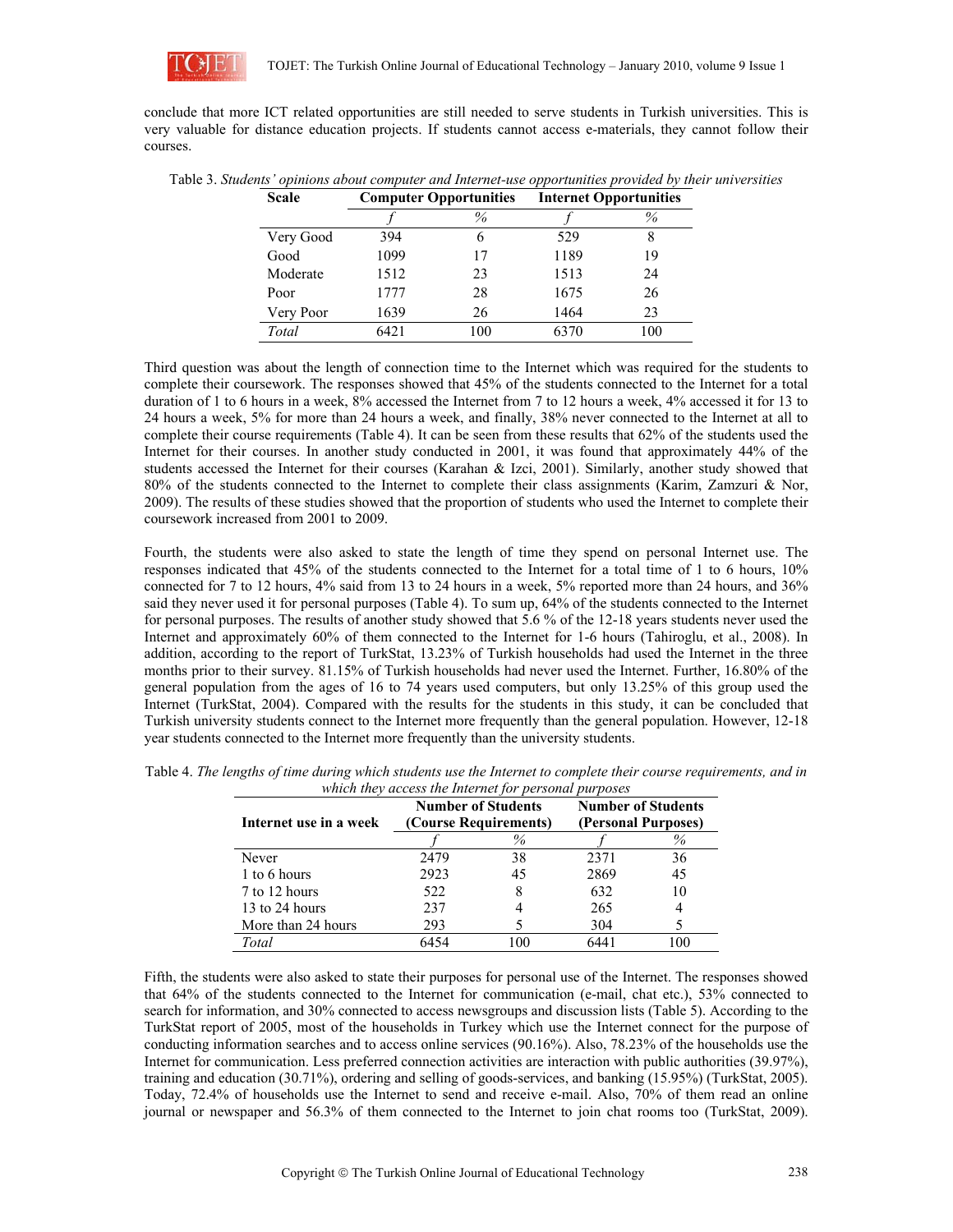

Compared with the students in this study, it is clear that the students mostly use the Internet for communication, while general households use it mostly for information searching.

| Table 5. Personal purposes reported by the students for connecting to the internet |                           |      |  |  |  |  |
|------------------------------------------------------------------------------------|---------------------------|------|--|--|--|--|
| Personal purpose for connecting to the Internet                                    | <b>Number of Students</b> |      |  |  |  |  |
|                                                                                    |                           | $\%$ |  |  |  |  |
| Internet for communication (e-mail, chat etc.)                                     | 3726                      | 64   |  |  |  |  |
| Following up newsgroups and discussion lists                                       | 1733                      | 30   |  |  |  |  |
| Information searching                                                              | 3116                      | 53   |  |  |  |  |

Table 5. *Personal purposes reported by the students for connecting to the Internet*

Last question was asked to identify the places where the students access the Internet. The responses indicated that 50% of the students connected to the Internet from Internet cafes, 30% from their home, 5% from dormitories, and 4% from a friend's computer (Table 6). A similar study from Turkey showed that 40% of the students connected to the Internet from internet cafes (Atav, Akkoyunlu, Saglam, 2006). This result is very valuable for distance education program planners taking into account that most of the surveyed Turkish university students do not have access to the Internet from their homes.

| Table 6. <i>W</i> here the students access the Internet |                           |     |  |  |  |
|---------------------------------------------------------|---------------------------|-----|--|--|--|
| Places where students connect to the Internet           | <b>Number of Students</b> |     |  |  |  |
|                                                         |                           | %   |  |  |  |
| Internet Cafes                                          | 3218                      | 50  |  |  |  |
| Home                                                    | 1914                      | 30  |  |  |  |
| Dormitory                                               | 312                       | 5   |  |  |  |
| A Friend's Computer                                     | 2.42                      |     |  |  |  |
| <b>Other Combinations</b>                               | 674                       | 11  |  |  |  |
| Total                                                   | 6360                      | 100 |  |  |  |
|                                                         |                           |     |  |  |  |

Table 6.*Where the students access the Internet*

### **Students' computer skills**

The students' computer-use skills were also investigated, and the results were categorized under three main topics, comprising a total of eleven subtopics. These main and subtopics are: 1) computer basics (operating systems and hardware), 2) office applications (word processing, spreadsheet, presentation, and database), and 3) the Internet (webpage development, Internet browsers, search engines, e-mail, and chat) (Table 7, 8, and 9). In the category of computer basics, the responses showed that most of the students considered themselves good at "operating systems" and "moderate" with hardware (Table 7).

Table 7. *Students' level of computer-use skills – Computer Basics* 

| <b>Scale levels</b>      |                   |              |                  |             |                   |
|--------------------------|-------------------|--------------|------------------|-------------|-------------------|
|                          | Very Poor $(\% )$ | Poor $(\% )$ | Moderate $(\% )$ | Good $(\%)$ | Very Good $(\% )$ |
| <b>Operating Systems</b> |                   |              | ΖC               | 39          | ۱9                |
| Hardware                 |                   |              |                  | 2Q.         |                   |

In the category of office applications, most of the students rated themselves better at Word Processing than in the other Office Applications. Database was the most common Office Application for which the students rated themselves as poor. Overall, 36% of the students rated themselves as good at Word Processing, 31% said they had moderate skills with Spreadsheet, 28% said they had moderate skills with Presentation, and 36% said their skills were poor for Database (Table 8).

| Tuble 0. Billwing terel of complied the shifts<br>$\sigma$ // $\kappa$ c $\mu$ <sub>11</sub> $\mu$ $\mu$ $\kappa$ canonis |                     |              |                  |             |              |
|---------------------------------------------------------------------------------------------------------------------------|---------------------|--------------|------------------|-------------|--------------|
|                                                                                                                           | <b>Scale levels</b> |              |                  |             |              |
|                                                                                                                           | Very Poor $(\%)$    | Poor $(\% )$ | Moderate $(\% )$ | $Good(\% )$ | Very Good(%) |
| Word Processing                                                                                                           |                     |              |                  | 36.         |              |
| Spreadsheet                                                                                                               |                     | 20           |                  | 30          |              |
| Presentation                                                                                                              | 10                  |              | 28               | 27          |              |
| Database                                                                                                                  | 30                  | 36           | 1 Q              |             |              |

Table 8. *Students' level of computer-use skills – Office Applications* 

Compared with Office Applications, most of the students considered themselves better at using the Internet Applications, with the exception of Web-Page Development. Regarding the Internet, 42% of the students rated themselves very good at e-mail, 36% said they were very good at using search engines, 33% said they were good at using Internet Browsers, 24% reported being good at chat, and 35% admitted that they had very poor skills in Web-Page Development.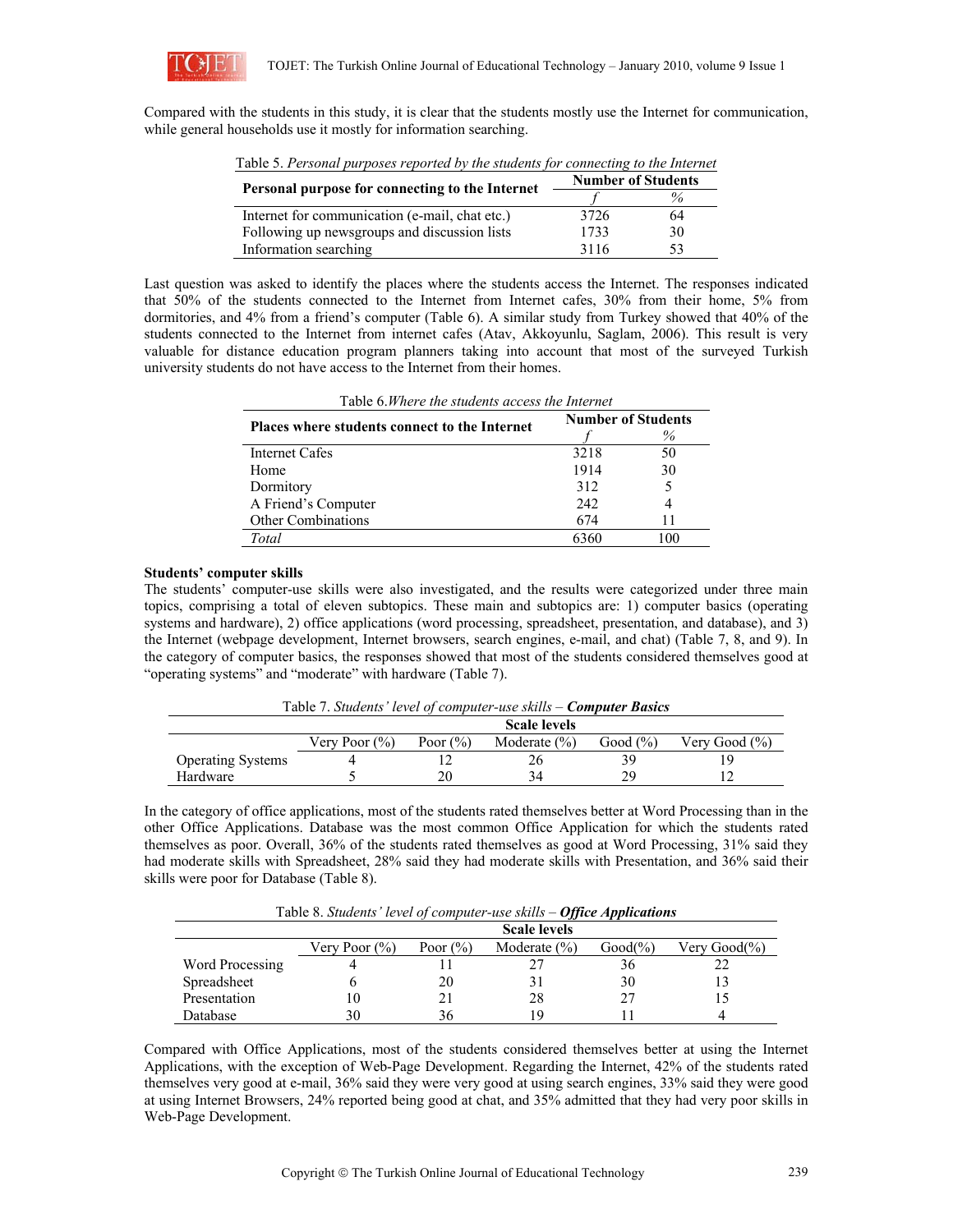

|                  | <b>Scale levels</b> |              |                  |              |                   |
|------------------|---------------------|--------------|------------------|--------------|-------------------|
|                  | Very Poor $(\%)$    | Poor $(\% )$ | Moderate $(\% )$ | Good $(\% )$ | Very Good $(\% )$ |
| e-mail           |                     |              |                  |              | 42                |
| Search Engines   |                     |              | 16               | 33           | 36                |
| Internet Browser |                     | 16           |                  | 33           | 32                |
| Chat             |                     |              |                  | 24           | 20                |
| Web-Page Dev.    | 35                  |              |                  |              |                   |

|  |  |  | Table 9. Students' level of compute- use skills - Internet Applications |
|--|--|--|-------------------------------------------------------------------------|
|--|--|--|-------------------------------------------------------------------------|

## **Studying styles of the students**

There is a positive correlation between self-regulation and achievement in online environments (Ergul, 2004). In addition, online self-regulated learners are generally characterized as active participants who efficiently control their own learning experiences in many different ways, including establishing a productive work environment and using resources effectively (Artino, 2008, p.39). Therefore, this study examined the students' studying habits. The students were asked to rate themselves in terms of their ability to complete their course responsibilities on time. The issues investigated were: fulfilling responsibilities before due dates; whether or not reminders were needed for them to complete requirements on time; their required study time for a traditional course compared to a web-based-distance education course; and lastly, their reading ability.

According to the responses, 46% of the students reported that they fulfill their responsibilities before the due dates, 39% usually left their responsibilities to the last minute, and 15% needed to be reminded in order to fulfill their responsibilities on time.

Students were also asked to state whether they needed to be reminded about the due date of their homework by their lecturers. On this question, 55% of the students stated that they rarely needed to be reminded by the lecturer, 35% reported that they sometimes needed to be reminded, and 10% stated that they usually needed to be reminded to do their homework on time.

The students were asked to compare their self-study time for any traditional course and web-based distance education course. On this question, 43% of the students stated that their study time for a course given on the Internet was less than for a traditional course, 28% stated that the amount of time was the same for both types of course, and 28% stated that their required study time for a course given on the Internet is more than for a traditional course.

The students were asked to describe their reading ability. On this question, 73% of the students stated that they were good readers, and that they did not need help from others to understand materials; 23% stated that they were moderately skilled readers and that they sometimes needed help from others; and 4% stated that they were poor readers, and that they often needed help from others to understand materials.

To sum up, this study shows that the students are ready for distance education programs in terms of their capabilities. Most of the students said that they did not need any help understanding a reading. Further, the results of the study show that university students are mostly self-regulated.

### **Thoughts concerning web-based distance education**

This study examined the following issues to determine the students' thoughts concerning with web-based distance education programs: 1) students' desires for seeking a second diploma or certificate during undergraduate education or after graduation, and 2) the learning environment preference (online, traditional, or blended).

The students were asked to express whether or not they wish to seek a second diploma or certificate by attending an undergraduate minor program during their undergraduate education. While 65% said yes, 18% said no, and 17% of the students stated that they were undecided. Moreover, the students were asked whether or not they wish to seek a second diploma, masters of science degree, or certificate after graduation. On this question, 66% of the students said yes, 13% said no, and 21% said that they were undecided. The Sloan Consortium survey revealed that over 80% of online students are studying at the undergraduate level (Allen & Seaman, 2008). That is, although the students are willing to seek a second diploma after graduation, most of them prefer online undergraduate education.

The students were asked to state whether or not they could go to a campus for examinations and laboratory work in the event that they attend a program after graduation. On this question, 49% said that they could go to a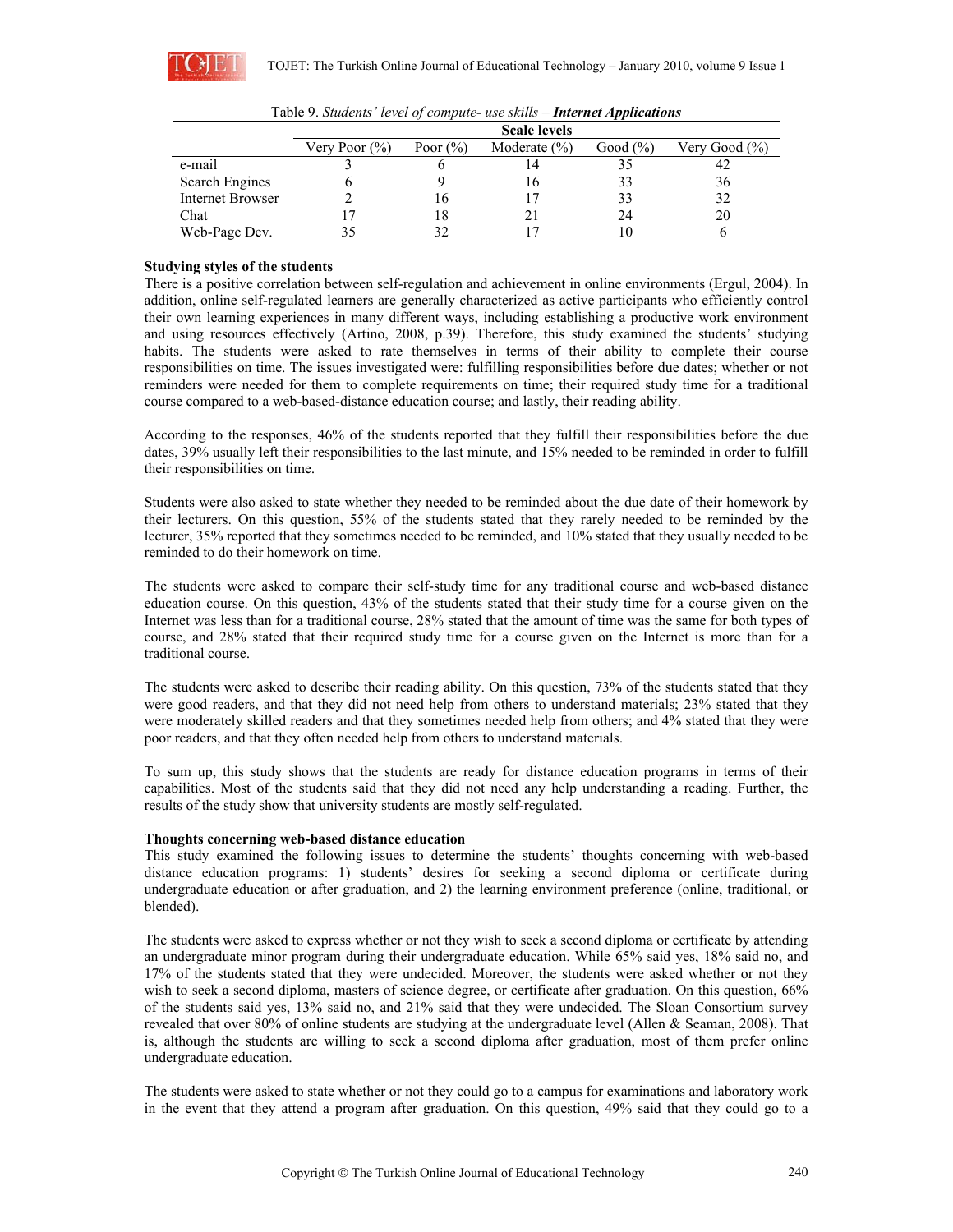

campus at anytime, 26% stated that they could participate in examinations and laboratory work if the campus or laboratory was open during weekends or nights, and 25% said that they would have difficulty coming to a campus even on weekends or at night.

The students were asked to state the type of learning environment they prefer when attending any graduate program. On this question, 56% said that they prefer blended programs, 32% prefer traditional programs, and 12% prefer online programs. Thus, the majority of students prefer a mixture of conventional and online methods (blended) for additional education after their graduation. This finding agrees with an earlier study which also concluded that Turkish University students do not want to solely attend pure online education programs (Kocak & Kalender, 2002). Together, these studies indicate that potential distance education students prefer blended learning programs.

## **CONCLUSIONS**

Most of the studies in the field of web-based education focus on comparison of conventional education and online education (Artino, 2008). However, learner characteristics and expectations directly affect the success of distance education programs. The best learner-learner, learner-content, learner-teacher interactions are accomplished if educators know their learners closer. Therefore, this study revealed university students' Internet and computer use opportunities, their level of computer use, studying styles and their thoughts about e-learning, and compared the results of the study with the literature. Moreover, in the past, studies on Turkish university students and their online education preferences provided limited knowledge because they had small sample sizes or the sample of the studies were very specific student groups. However, this study has high numbers of undergraduate students from four major universities in Turkey. So, this study presents need analysis knowledge, which is the first step of design, to educators or to designers before they develop a distance education program.

Latchem et al. (2009) concluded that distance learners' competence with ICT, access to broadband or dial-up, age, and gender, influence their attitudes towards distance learning. The results of this study showed that distance education planners have positive signs to offer new programs for Turkish university students. First, this study revealed that the majority of the university students did not have personal home computers with an Internet access. Indeed, lack of learners' technology ownership is the major obstacle in any planned initiation of a webbased distance program. However, the trend shows that this rate has increased fast in Turkey (Turkstat, 2005, 2009). Second, learners in distance education programs should use technology effectively in order to learn course content which is delivered by technology instead of teachers. The results of this study showed that Turkish students have basic ICT literacy skills to follow web based distance courses. Third, the students in the study did express a strong desire to take web-based distance courses. Experiences showed that learners should feel a need to participate to a new learning environment before they actively involved in the program. On the contrary, distance education programs will not be successful.

Finally, the results provide a more complete picture of the self-expressed profiles and desires of Turkish university students. Based on this data, policy members can initiate new, large-scale web-based distance education programs in Turkey. As a focus for future studies, we suggest that researchers should repeat this study using the same format, as student profiles will continue to change along with the development of new technologies and socio-economical improvements in Turkey.

### **REFERENCES**

- Agaoglu, E., Imer, G. & Kurubacak, G. (2002). A case study of organizing distance education: Anadolu University. *The Turkish Online Journal of Distance Education, 3*(1). Retrieved May 20, 2006, from http://tojde.anadolu.edu.tr/tojde5/pdf/4.pdf.
- Alkan, C. (1987). Açıköğretim: uzaktan eğitim sistemlerinin karsılaştırılmalı olarak incelenmesi [Openeducation: an investigation of distance education systems]. Ankara Üniversitesi Eğitim Bilimleri Fakültesi Yayınları, Ankara.
- Allen, I. E. & Seaman, J. (2008). *Staying the Course: Online Education in the United States, 2008*. Retrieved Novamber 5, 2009, from

http://www.sloanconsortium.org/publications/survey/pdf/staying\_the\_course.pdf.

- Artino, A., Jr. (2008). Promoting Academic Motivation and Self-Regulation: Practical Guidelines for Online Instructors. *TechTrends, 52*(3), 37-45.
- Asgun, S. et al. (2007). *Egitimin değisen yüzü: E-öğrenme* [E-learning: a new face of education], Ankara, ODTU Mezunlar Derneği.
- Atav, E., Akkoyunlu, B. & Saglam, N (2006). Ögretmen adaylarının İnternete erişim olanakları ve kullanım amaçları [Prospective Teachers' Internet Access Facilities and Their Internet Usage]. *Hacettepe Eğitim Dergisi, 30,* pp.37-44.